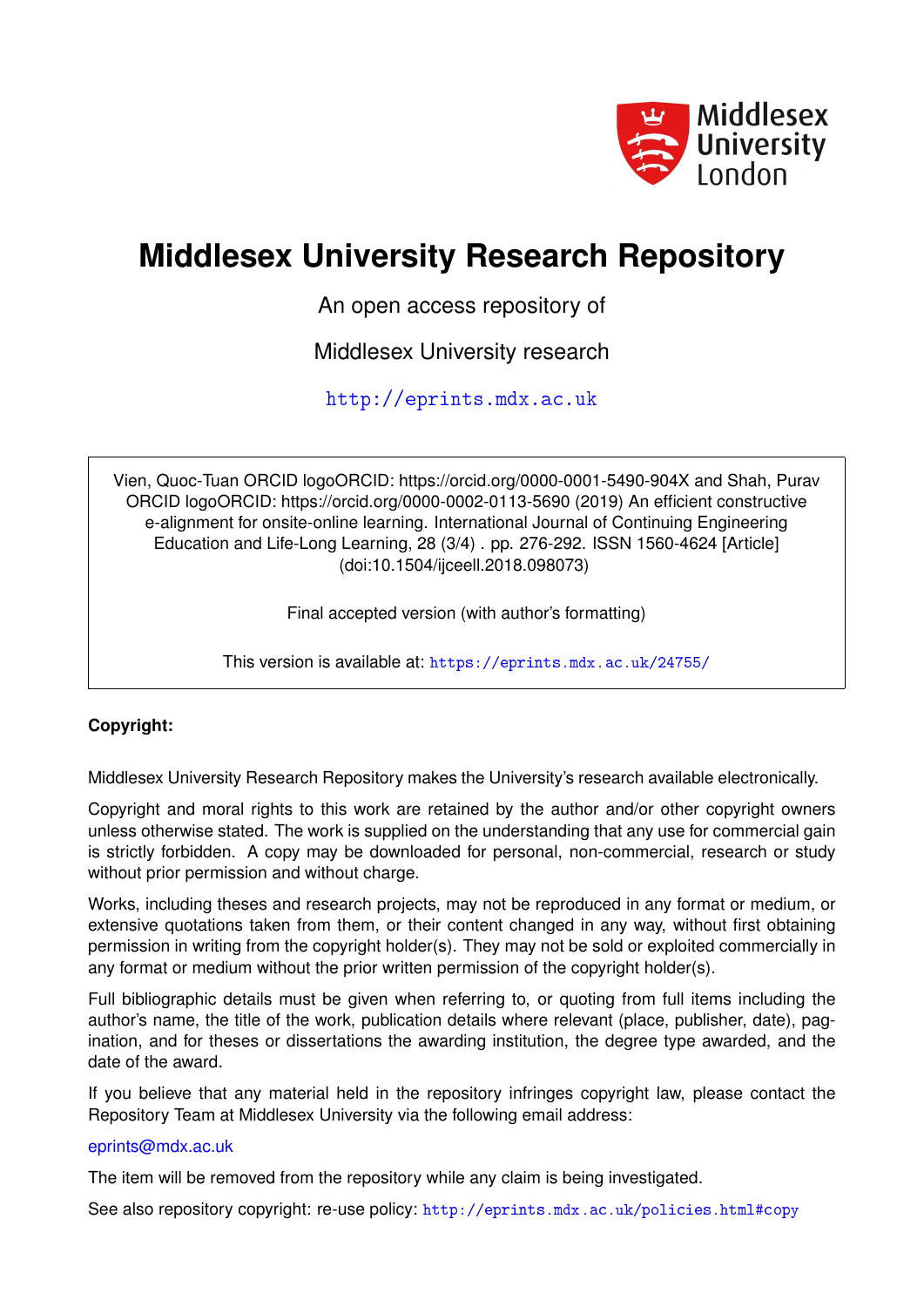*Int. J. Continuing Engineering Education and Life-Long Learning, Vol. X, No. Y, xxxx* 1

# **An efficient constructive e-alignment for onsite-online learning**

# Quoc-Tuan Vien\* and Purav Shah

Faculty of Science and Technology, Middlesex University, The Burroughs, London NW4 4BT, UK Email: Q.Vien@mdx.ac.uk Email: P.Shah@mdx.ac.uk \*Corresponding author

**Abstract:** This paper aims at proposing an efficient constructive electronic-based alignment (CeA) to promote self-learning amongst the students via e-learning environment where e-lectures/e-tutorials are developed followed by e-assessments. The CeA is developed based on behaviourism, cognitivism, humanism and constructivism to ensure the students' learning does take place in the e-learning environment. Considering engineering related courses at higher education, it has been shown that the decline in mathematical background of the students causes difficulties in accomplishing the quantitative curricula. A well-designed constructive alignment is thus necessary to support active learning of the students having different background. Onsite tutorials and seminars may be helpful; however, they may not be very effective, especially in a large-sized and/or high-diversity class. Therefore, in this paper, the proposed CeA not only helps the onsite students strengthen their knowledge but also provides the offsite students with various kinds of learning supplement. Particularly, a case study is presented to show the potential impact of the CeA on both onsite and online learning of mathematics for postgraduate students in both telecommunications engineering and computer networks.

**Keywords:** constructive alignment; online learning; onsite learning; engineering subjects.

**Reference** to this paper should be made as follows: Vien, Q-T. and Shah, P. (xxxx) 'An efficient constructive e-alignment for onsite-online learning', *Int. J. Continuing Engineering Education and Life-Long Learning*, Vol. X, No. Y, pp.xxx–xxx.

**Biographical notes:** Quoc-Tuan Vien is a Senior Lecturer within the Faculty of Science and Technology at Middlesex University, London, UK. Prior to joining Middlesex University, he worked as Postdoctoral Research Assistant at Nottingham Trent University, UK. He received his PhD degree from Glasgow Caledonian University, UK in 2012. His research interests include physical layer security, network coding, non-orthogonal multiple access, energy harvesting, spectrum sensing, device-to-device communications, relay networks, cognitive radio networks, heterogeneous networks, wireless network-on-chip, public safety networks, and cloud radio access networks. He is a Guest Editor of the *EAI Endorsed Transactions on Industrial Networks* and *Intelligent Systems*, a TPC member and reviewer of many IEEE conferences and journals. He is a senior member of the IEEE and a Fellow of the HEA.

Copyright © 20XX Inderscience Enterprises Ltd.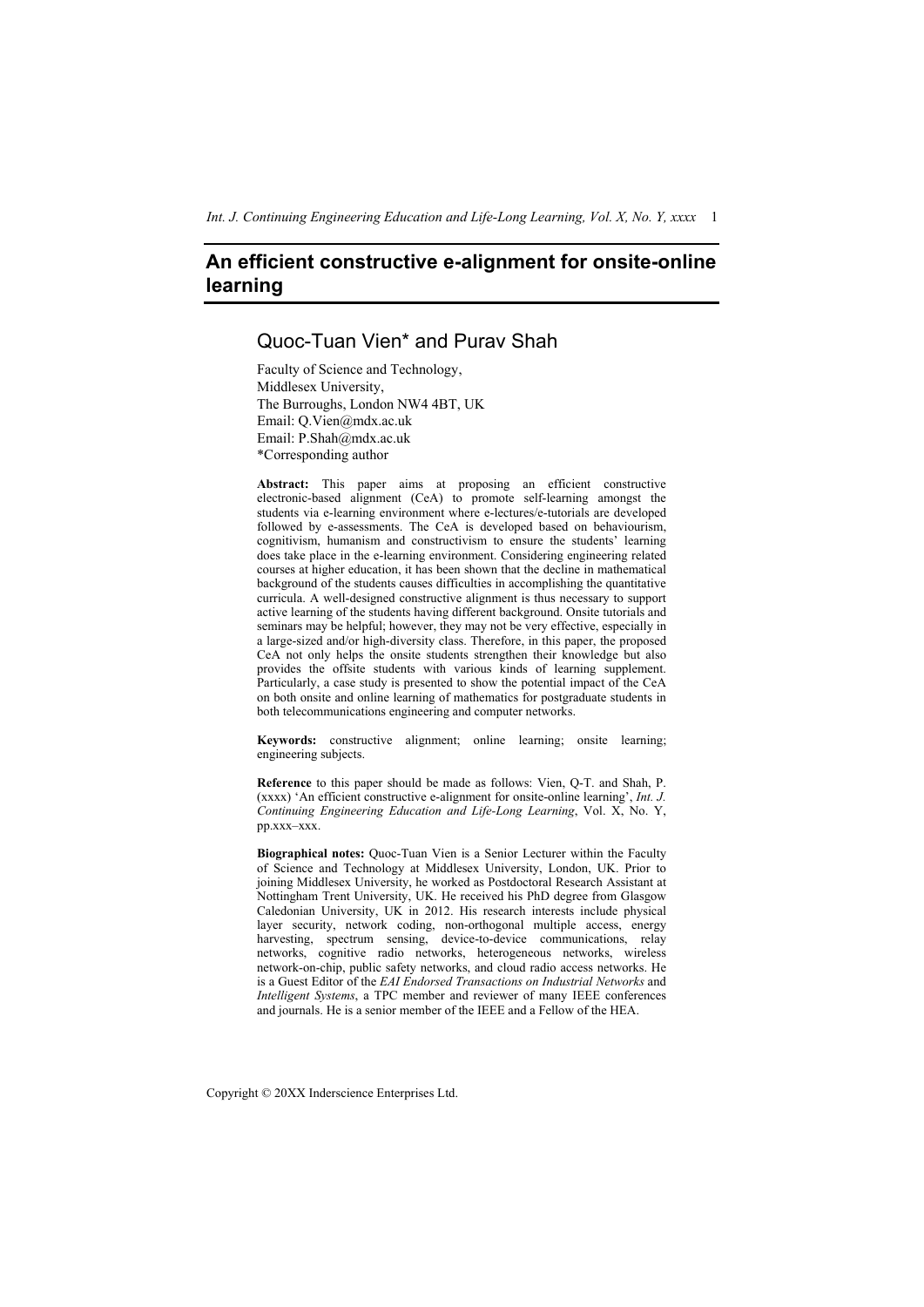Purav Shah is a Senior Lecturer in the Faculty of Science and Technology at Middlesex University, London. He received his PhD in Communication and Electronics Engineering from University of Plymouth, UK in 2008. He worked as an Associate Research Fellow at the University of Exeter on EU-FP6 PROTEM project from 2008 to 2010. His research interests broadly are in the field of performance evaluation of wireless sensor networks (protocols, routing, and energy efficiency), M2M solutions, system modelling of heterogeneous wireless networks, intelligent transportation systems (ITS) and network traffic characterisation. He is an active member of the IEEE (MIEEE) and a reviewer of *IEEE TCSVT*, *IEEE Transactions on Mobile Computing*, *IEEE Internet of Things Journal*, Elsevier *JSS* and *Computer Networks*.

# **1 Introduction**

As the population increases along with the rapidly enhanced technologies, higher education (HE) has been transformed and diversified to support people of various background and requirements (Fry et al., 2009). Specifically, the HE has provided education to students wishing to have A-level qualifications, the people preferring to study part-time due to either work or family commitments and more importantly the people having disabilities that restrict them to attend the classes frequently. Although there are many opportunities open for learning, the learners are required to have basic background knowledge to be able to follow the selected Programs. For example, in engineering-related programs, most of the modules require the students' background in mathematics. However, some of them do not have enough background but have capacity to learn.

In this paper, the modules under investigation are those that we are currently responsible as the module leader, including a module of level 7 for MSc in Computer Networks and a module of level 4 for BSc in Telecommunications Engineering. Related modules that we are teaching are also discussed as a motivation for developing a generalised framework for all engineering-related modules. Generally, most of students do not have enough background in mathematics to be able to follow the engineering course. Also, the students are of different levels and thus they have different starting points. To cope with this, we were asked to arrange some workshops on mathematics running in parallel with the main course. These workshops were specifically designed for the BSc students in Telecommunications Engineering. As we taught different modules, we realised that such workshop would be also very helpful for other students following other modules, such as the MSc students in Computer Networks. Therefore, this paper can be regarded as an exploratory initiative which if successful could be rolled out more widely in the future.

Through the distance learning of Postgraduate Certificate in Higher Education (PGCertHE) that we have been experiencing, we found that e-learning would be promisingto be the optimal solution for the above issue. With the development of technologies, e-learning not only facilitates mass education but also provides flexibility to students' learning (Mason and Rennie, 2006; Bates, 2005; Moeng; 2004). The e-learning can be referred to as the employment of information and communication technologies (ICT) in learning models to either fully or partly support individuals, groups and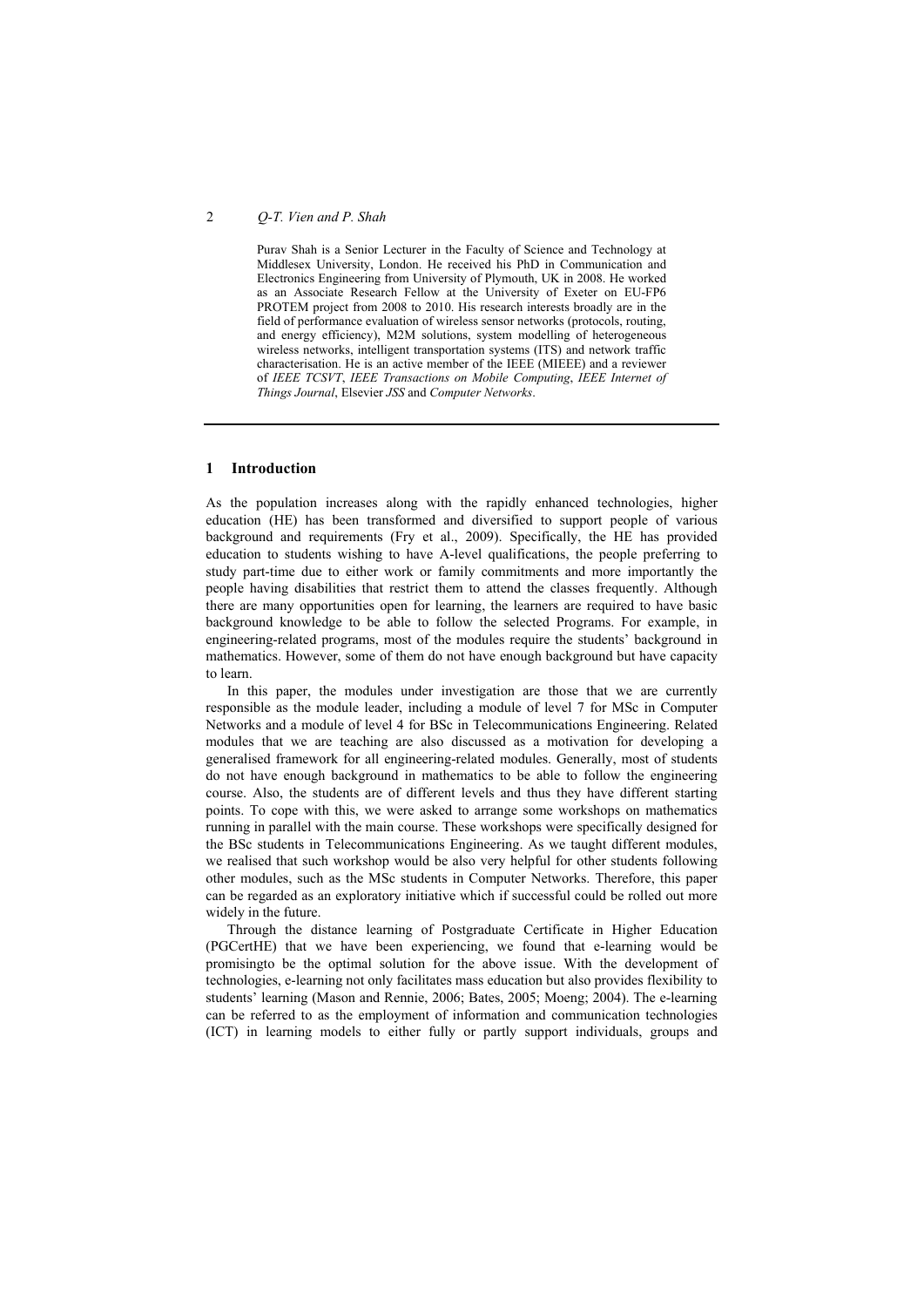organisations to access knowledge, acquire new skills and solutions for enhancing learning.

In this paper, we aim at integrating the e-learning into constructive alignment (CA) for the workshop on mathematics. As one of the powerful teaching and learning tools, CA has been introduced for assessment tasks in HE. This approach has indeed influenced the design of the mathematics workshops, which will be shown in the following sections. As defined by Biggs (1996), the CA is seen as a marriage between a constructivist understanding of the nature of learning and an aligned design for teaching. With the CA approach, the tutors need to answer the following questions:

- [O1] What do I intend my students would be able to do after my lecture/seminar/lab session? And at what level?
- [Q2] How do I provide learning activities that would assist them to achieve the abovetargeted outcomes?
- [Q3] How do I assess the level they have achieved? And how well?

Instead of focusing separately on the content, teaching methods and assessment process, the tutors can now align the assessment, teaching strategies and intended learning outcomes and thus the coherence of the curriculum can be maintained.

Regarding engineering-related courses at HE, it has been shown that there is a decline in mathematical skills of the students in these days (Warwick, 2008). For example, most of our Postgraduate students do not know how to calculate differentiation/integration; even they have met many obstacles in solving basic equations and system of equations. In order to understand and solve engineering problems, a high mathematical skill is a definite requirement. Also, the students usually have different starting points of different levels and background. This accordingly motivates us to develop a more-efficient CA for active learning. It is undoubted that supplemental lectures, tutorials, seminars could be provided to support the students and they are certainly very helpful for onsite students. However, taking into account a large-sized class where students' learning experiences are unpredictable, some students may feel bored and distract others, some cannot concentrate in a large class, some are nervous of asking tutor for unclear problems, etc. Furthermore, this problem would be more complicated for offsite students or even onsite students who could not participate in these supplemental classes.

To cope with the above limitations, in this paper, we propose an efficient constructive e-alignment (CeA) to promote self-learning amongst the students via e-learning environment. The proposed CeA is based on the core concepts of blended learning theory where the traditional classroom-based method is combined with online digital-based approach (Dębska et al., 2016; Jia, 2017; Wang, 2017). Particularly, as the main components of the CeA, e-lecture, e-laboratory and e-tutorial/e-seminar are developed followed by e-assessment and e-feedback. In order to show the impacts of the CeA on both onsite and online learning experiences, a case study is presented where postgraduate students in both Telecommunications Engineering and Computer Networks are suggested to take supplementary classes in mathematics. Note that although online learners considered in this work are postgraduate students using online materials as a supplement to the university courses, the proposed approach can be adapted for other online learner types, such as self-education and distance education. All students are encouraged to access online materials via e-learning, and thus can also be regarded as blended learning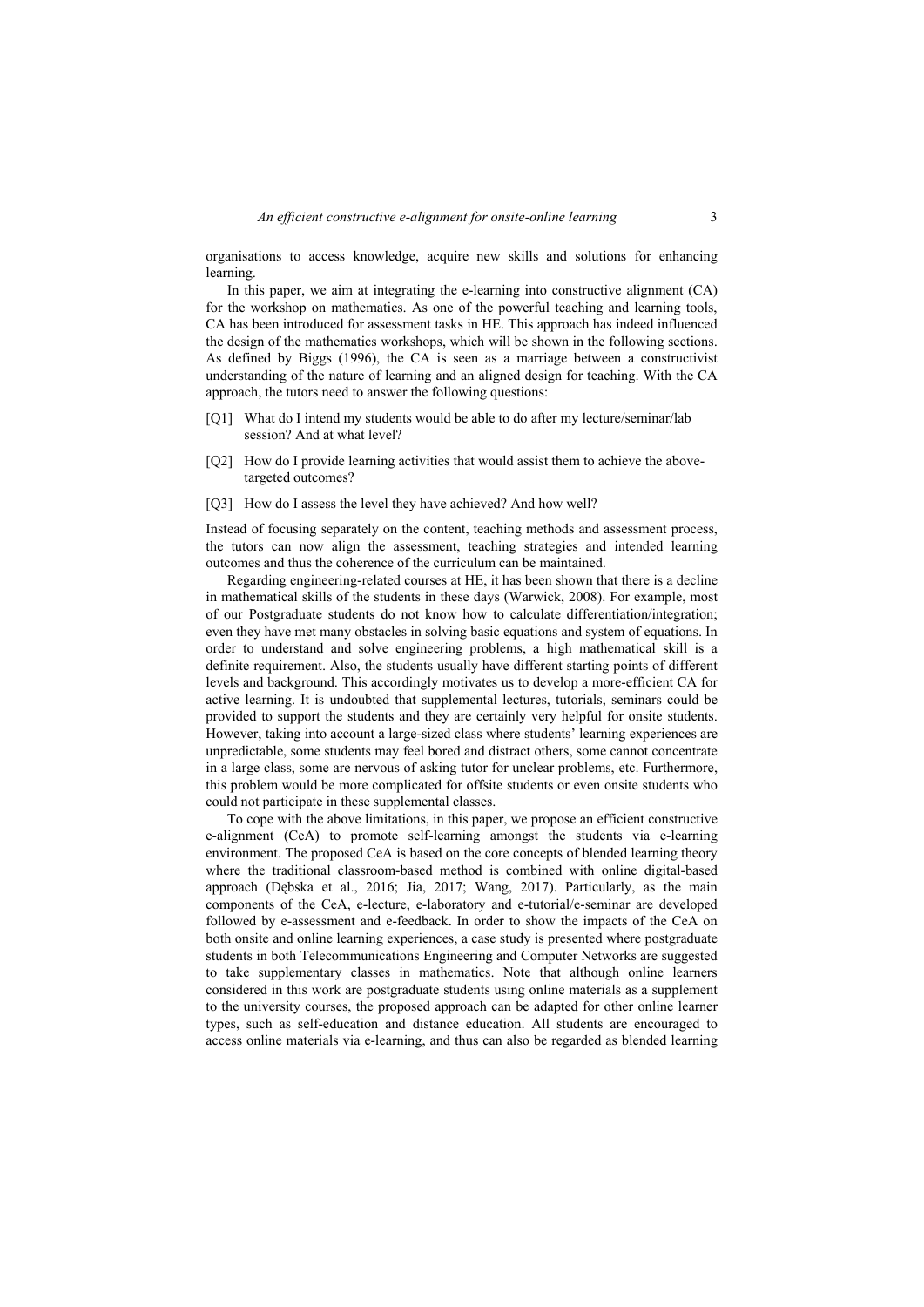(Bates, 2005; Dębska et al., 2016; Jia, 2017; Wang, 2017). The CeA is expected to not only help the onsite students strengthen their background knowledge but also provides the offsite students with various kinds of learning supplement in mathematics. The novelty of the proposed approach lies in the fact that the CeA can be employed for teaching students at different levels in different modules where mathematics is the required background. The proposed CeA is shown to be able to answer the questions raised above as follows:

- [Q1] The students are expected to have a deep understanding and can solve the problems not only in our modules but also in other engineering related modules which require a good background in mathematics.
- [Q2] Components of CeA, i.e., e-lectures, e-seminars and e-laboratories, will be provided to achieve the outcome of the modules.
- [Q3] For assessment, e-assessment together with e-feedback will be employed during the course.

In the rest of this paper, we firstly identify the main issues of the modules that motivate us to propose CeA as a potential solution. We will then discuss the design requirements of the proposed CeA for different modules. Given these requirements, we will investigate the development and deployment of the CeA for modules of different levels to show the advantages of the e-learning environment in encouraging and supporting the students' learning as well as outlining the challenges in the design of a perfect CeA. We will also present the modifications that could be done to all the modules via the proposed CeA to help the students become independent workers in future career. Finally, we will provide evidences to show how the proposed CeA meets the UK professional standard framework.

# **2 Modules' overview and rationale of CeA**

We have been module leaders for various modules including a level-7 MSc module in computer networks program and a level-4BSc module in telecommunications program. All the above modules run over 24 weeks including one-hour lecture and two-hour seminar/laboratory sessions per week. The leadership and teaching of different modules at different academic levels allow us to critically evaluate and have an in-depth view of the strong and weak aspects that these modules have in common, which can be summarised as follows:

- 1 Strong aspects:
	- The modules are the core modules covering the fundamental concepts required for the program. The background knowledge of the students could be therefore verified through these modules.
	- The modules run throughout two semesters in 24 weeks so there are many topics that could be discussed, including not only those in the core materials but also up-to-date relevant works for further study (e.g., topics on 5G technologies in Tran et al. (2018) and Bhuvanasundaram et al. (2017).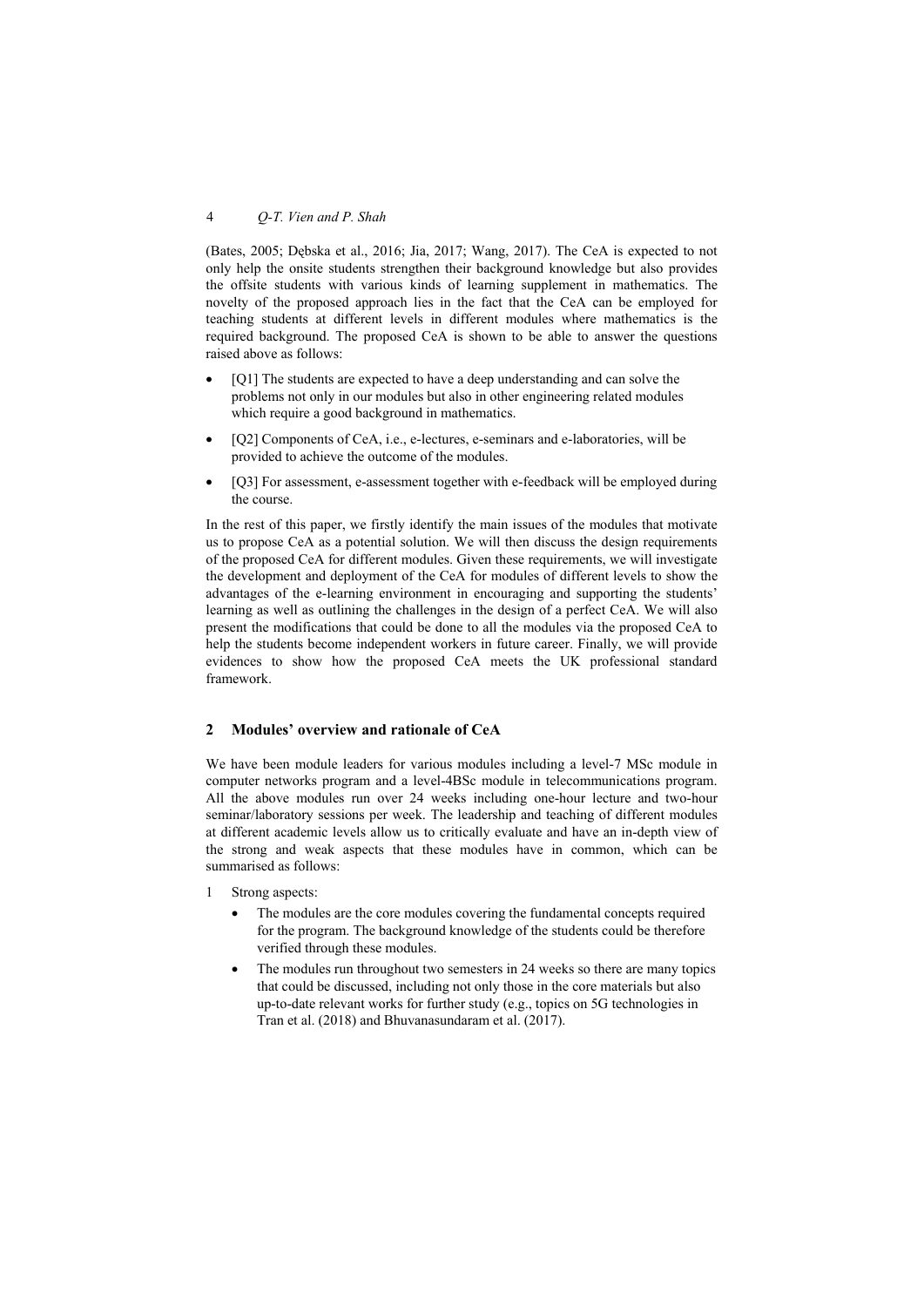*An efficient constructive e-alignment for onsite-online learning* 5

- The lectures cover the basic theoretical aspects encouraging students to investigate further at home. The most related work is also included along the main material to help the students have an overview of the outside world.
- The seminars provide some practical problems for discussion. Only selective problems are solved during the limited time while the other similar problems are suggested to solve at home and the challenging problems are given with hints. This approach helps encourage students' self-study.
- The laboratories exploit the most relevant equipment/toolkit for experiment as well as the well-known software for simulation.
- The class size of the modules is generally rather small with less than 20 students allowing more interaction and discussion.
- 2 Weak aspects
	- The students do not have enough background knowledge to follow the course. Most of them are very weak in mathematics, which is very important for solving engineering-related problems.
	- The students are of different levels in learning styles. So, it causes misalignment in learning.
	- The time for seminar session is limited with only two hours to solve the problems.
	- There is no time for teaching mathematics, as this is not a mathematics course.
	- There is no assessment for the mathematics skills throughout the course.

Given the above weaknesses raised in the board of studies, the program leader decided to temporarily organise some workshop as all students following these modules expected to have extra sessions to consolidate their mathematics knowledge. After some workshop sessions, we realised that these workshop materials are also very helpful for the other modules that our colleagues are teaching as mathematics is crucial to follow any engineering-related courses at any levels. However, due to the diversity of students of different levels and different modules' requirement as well as timetable clashes, it is quite hard to arrange a class to support all modules at the same time. Therefore, this motivates us to think of how to develop a supplementary learning environment in parallel with inclass sessions, where all lecture notes, slides, audio and/or video captures for the workshop could be freely and selectively accessed by the students learning other modules of different levels.

Recently, telecommunications has emerged as one of the fastest growing industry with various innovative technologies, and thus proposing a need of increasing the number of researchers and trained engineers (Deloitte, 2013). Many companies are now eager to sponsor their staffs to take on part-time postgraduate level (i.e., MSc, MEng) as a means of personal development. However, due to the time constraints, they may miss some classes. Therefore, it is necessary to provide supplementary sessions in the form of e-learning along with the main sessions in class. As stated in Bates (2005), there are several other key points that cause the need of e-learning, such as cost-effectiveness, commercialisation, geographical location, social equity and access, etc.

In this paper, we propose a CeA for students wishing to review the learning sessions, especially for those who could not catch up the onsite sessions or miss the sessions.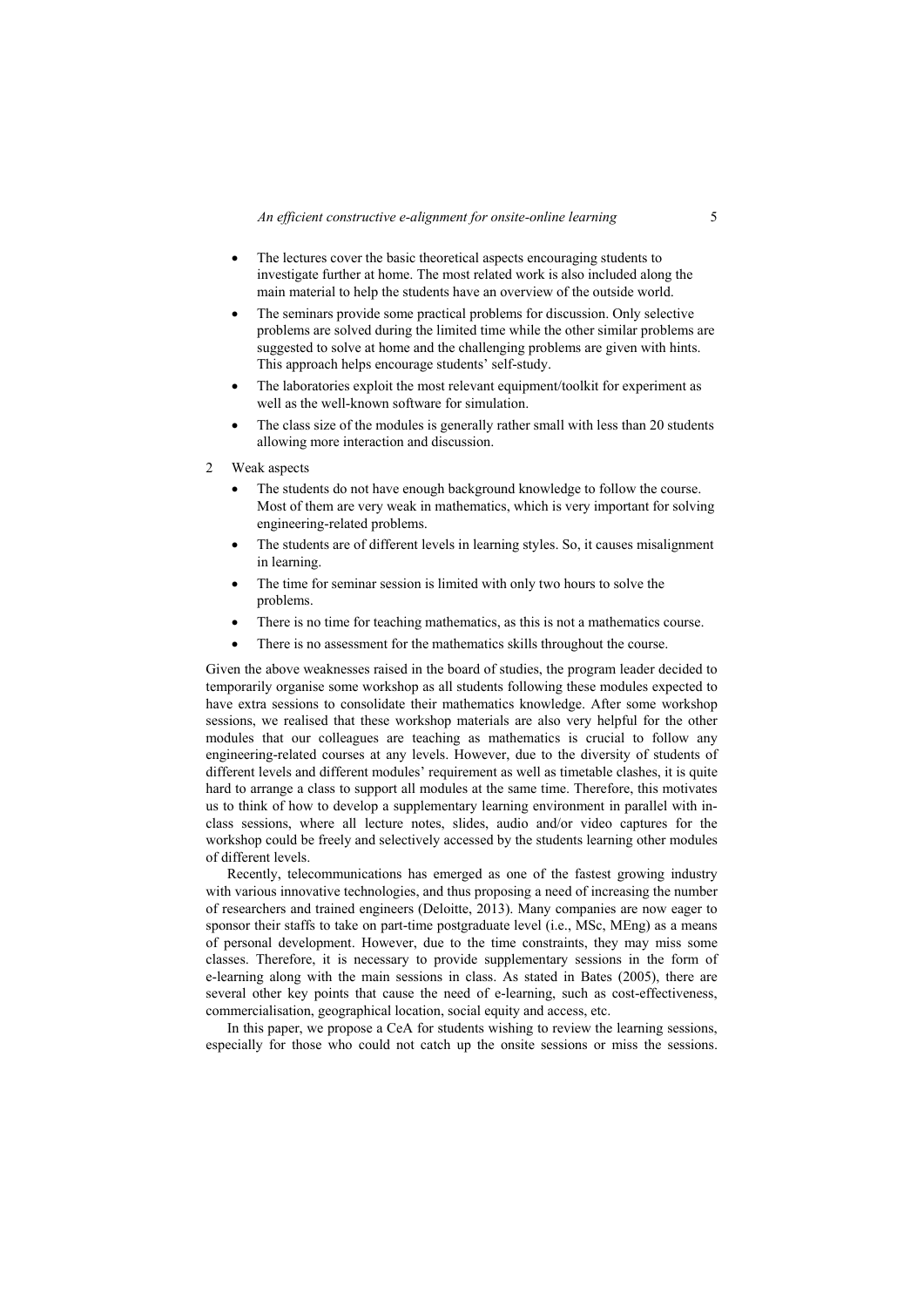Based on existing learning theory models, we will outline the differences between the classroom-based learning and online learning approaches.

## **3 Design requirements of CeA for mathematics course**

In this section, we first introduce the design of supplementary course on mathematics in the form of workshop and its relation to other modules. Then, we will discuss the requirements for the design of an e-learning environment for mathematics course.

#### *3.1 Design of workshop on mathematics*

Besides the weekly lectures, seminars and labs, the course on digital transmission systems for postgraduate students has two-hour workshop on mathematics. The main aim of this workshop is to consolidate the students' background in mathematics to be able to follow the main course. The workshop can be organised as either a lecture, a seminar or a practical laboratory session.

- *Lecture-formed workshop*  $(LW)$ : in the LW, we prepared lecture notes summarising basic concepts in mathematics, where we may act as a facilitator with student-centred learning. In order to explain how to derive some complex expressions or proofs of theorems/lemmas, we exploited available facilities in the classroom, e.g., smart board, whiteboard markers and flipcharts.
- *Seminar-based workshop (SW)*: in the SWs, we selected some problems and asked the students to solve them based on what they learnt in the LWs. we first engaged the students into discussions on possible approaches to the simple problems and then asked the students to solve the similar problems on their own. By using this way, it helps enhance the students' engagement in learning and solving various kinds of problems in a step-by-step fashion. In fact, as statistically shown in Hardjito (2010) and Anghileri (2006), the scaffolding approach enhances students' engagement in solving complex problems, while the help required by students decreases over time. For problem solving, we used either whiteboard markers or flipcharts.
- *Practical workshop (PW)*: in the PWs, we asked the students to evaluate and verify the numerical results of the expressions learnt in the LWs and derived in the SWs using MATLAB, which is licensed simulation software available on all PCs in the university laboratory. Thus, in the initial weeks of the main course, an in-depth training session on how to use and program with MATLAB was designed for all the students following this course.

From our own teaching experiences of other engineering-related modules, we observed that the students were also willing to have similar workshop to help gain a required level of mathematics. This accordingly raises a question of how to provide supports to all students, especially when they are of different levels with different requirements. To deal with this issue, in this paper, we propose a CeA that can be adaptively changed based on the students' learning experiences.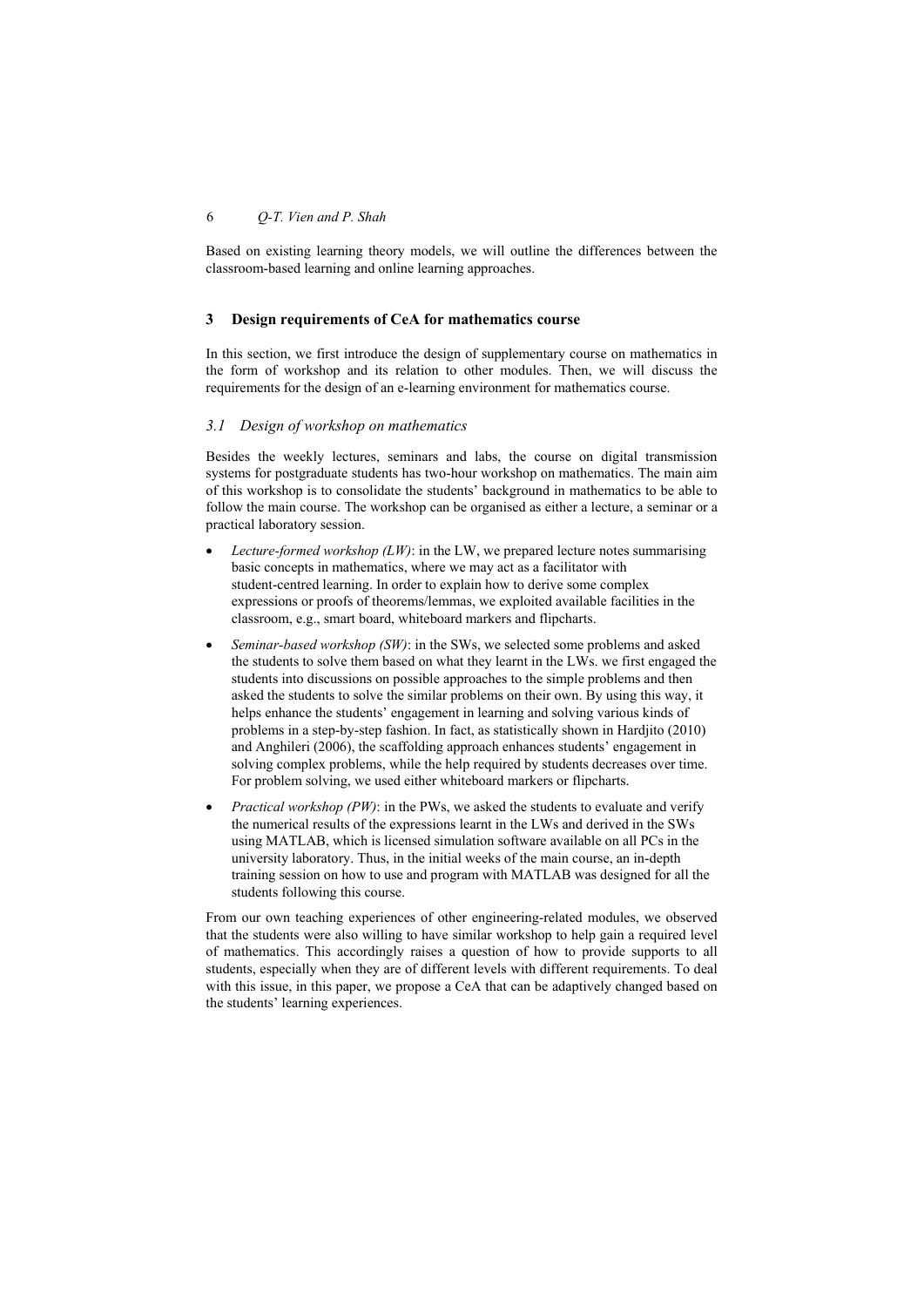#### *3.2 Design requirements of CeA*

The proposed CeA is employed via online platforms (e.g., 'my learning'), and thus it is critical to ensure that the learning takes place through online resources. In Koohang et al. (2009), e-learning is regarded as an instructional design concept where behaviourism, cognitivism, humanism and constructivism are all taken into account. As shown in Brown and Voltzi (2005), the heart of the e-learning is formed by six key elements consisting of activity, scenario, feedback, delivery, context and impact. Following the same approach in Beetham and Sharpe (2007), we construct design requirements of the CeA for LW, SW and PW on mathematics as follows:

- comprehensive e-lecture, e-seminar and e-laboratory materials (e.g., slides, notes, hand-outs and relevant references/textbooks) are always available for online access
- multimedia support is integrated within the materials to enable the offsite students from anywhere to easily understand the materials and also to support the onsite students to review the materials after the session
- e-learning environment should be pleasantly designed, which is professional but simple to use
- formative and summative e-assessments need to match the onsite assessment criteria in classroom
- tutor's engagement with the students has to be maintained throughout the course.

Over all the above, the key design requirement of the CeA is the engagement of the tutor and students. To cope with this, we propose the use of desktop video (DV), which can:

- Maximise students' engagement and learning experiences by appropriately designing interactive e-lectures that enable not only stimulating contexts but also reflection and feedback.
- Illustrate the thinking process to solve the problems in e-seminars, and thus the problems would be easier for understanding and memorising.
- Facilitate the training of how to use the simulation software (e.g., MATLAB) in e-laboratories. Also, tasks/exercises are designed with instructions/hints for further practice.

While teaching the workshop, we noticed that different modules also required the students having different levels in mathematics. Therefore, we aim at developing an efficient CeA that can be adaptively applied to the other related modules with the following additional design requirements:

- e-lectures, e-seminars and e-laboratories need to be organised for easy access from the students of different modules
- introduction on how to choose the right materials should be provided
- e-learning environment should be open access with encouragement to gain more knowledge of mathematics.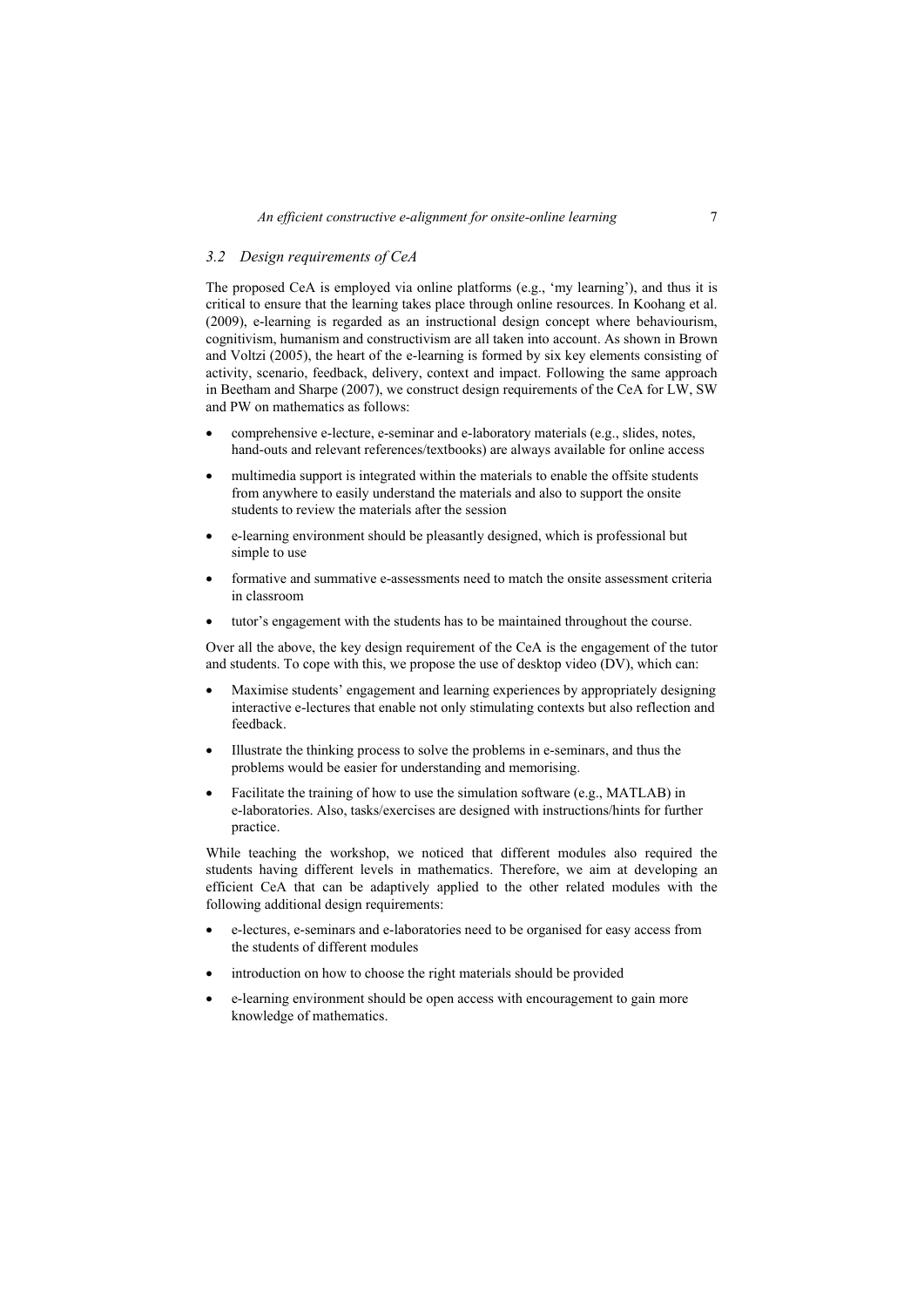#### **4 Design and implementation of CeA components**

In e-learning environment, a virtual but 'real' learning can take place by using constructivism-learning theory (Atherton, 2013). Knowledge is constructed based on learners' previous experiences, i.e., learning among learners. Therefore, an e-learning constructivism model should be built based on the design of learning activities, learning assessment strategies and instructor's role in managing them.

The basic components of a CeA consist of e-lecture, e-laboratory, e-tutorial/e-seminar, e-assessment and e-feedback. All the CeA components are hosted on either the university website or free web pages (e.g., Google pages). The website would have separate sections for e-lectures, e-seminars and e-laboratories. E-assessment and e-feedback are integrated in e-seminars and e-laboratories. Further Subsections would be designed for each of the above sections to highlight the general content required in all modules as well as specific content in different modules. In order to record and store ematerials, the legal issues need to be considered (JISC, 2010). An excellent relation between the lecture recordings and seven principles of good practice (Chickering and Gamson, 1987) is summarised in Martyn (2009).

Basically, to imitate an onsite classroom environment, e-lectures, e-laboratories and e-tutorials/e-seminars can be generated by capturing audio and/or video of the lectures, laboratories and tutorials along with copies of relevant onsite materials. They are then uploaded to a school learning website or blog, and thus they are available anywhere and anytime given an Internet connection with a web browser. They are also compatible with different platform (PC, MAC, smartphone) and operating systems. They are quite easy to use with some basic instructions, adapt well with different students' schedules and allow repetition where the students are able to run as many times as they like.

However, for some challenging problems, we realised that it was quite hard to understand them even we already delivered the solutions for them. Thus, we propose to build steps for solving these problems and embed animation for clarifying these steps either with or without voice recording.

In this section, we will present five components of the proposed CeA which are developed to ensure learning performances. Also, this section will outline how to integrate them into the modules that we are teaching. Specifically, the first three components, i.e., e-lectures, e-seminars and e-laboratories, are based on behaviourism and cognitivism, while the last two components, i.e., e-assessment and e-feedback, are constructed on the basis of humanism and constructivism aiming to provide an effective learning environment.

#### *4.1 E-lectures for LW*

In the onsite classroom, AV equipment is normally used to enhance further the content and quality of the lecture slides. However, considering the video capturing for e-lectures, this may cause a problem as it is difficult to emphasise the information delivered on the slides.

Desktop video capturing (DVC) is shown to be an appropriate solution by which the tutor is able to narrate the explanation on the slides along with taking notes during the lecture. By using the DVC, one-hour lecture can be easily divided into Subsections based on the slide structure with slide numbers, and thus students' learning can be improved. Furthermore, this allows the students to ask more specific questions with section number,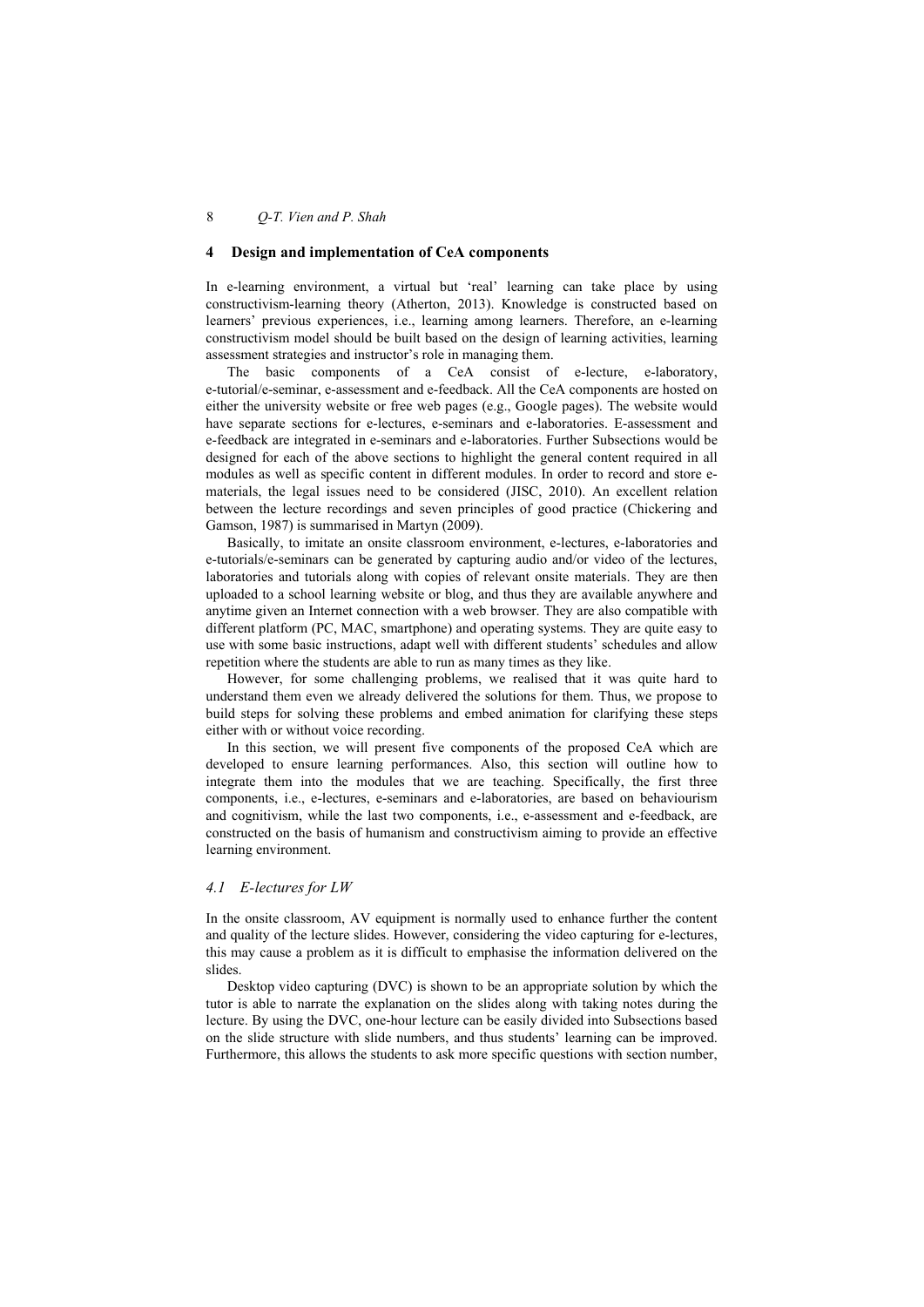Subsection number and DVC recording time in the discussion board via e-feedback that will be described in Subsection 4.5. In fact, as stated in Bligh (2000), the students as well as the tutor's engagement and performance decrease over time. Therefore, the DVC with short Subsections would be suitable for e-lectures.

Considering the modules that we are teaching, the students usually show less interest since these modules require a good mathematics background. Therefore, to capture the LW on mathematics, we propose the use of DVC technique with software available at our university including Camtasia Studio (TechSmith, 2012a), Snagit (TechSmith, 2012b) and Autodesk (2012).

#### *4.2 E-seminars for SW*

For the SW in mathematics course, we propose the development of e-seminars as supplementary for the onsite SW. We will include a variety of problems of different levels for the students to work on. These problems should match the corresponding LWs and cover from basic to challenging problems where we will provide hints depending on the students' level.

Furthermore, we will upload supporting videos for some selected problems to show how to solve them in a step-by-step manner. These videos could be generated using DVC in a similar way as for the e-lectures. However, in order to encourage the students to be a self-learner, we will set these videos invisible to the students until the students give the first attempt.

Considering mathematics course, there are many possible solutions for a problem and the way the students input the answer on the spaces provided on the website is quite hard for the PCs to understand, especially with mathematical notation even with very powerful and smart PCs at the moment. Therefore, at the initial stage, we will ask the students to do the calculation with real numbers and fill in only the final result for checking. As the technologies move forward, the advanced PCs with cognition capabilities would allow us to design more complicated questions to improve the quality of the e-seminars.

#### *4.3 E-laboratories for PW*

In the PW on mathematics, we use MATLAB for simulation and numerical analysis, as MATLAB is a high-level language and interactive environment that not only facilitates the numerical computation but also provides visualisation and programming capability (MathWorks, 2014). Onsite laboratories would provide valuable learning experiences to the students. However, they are not always available to all students due to both time and space constraints. Therefore, we propose the design of virtual laboratories (or e-laboratories) as alternative/backup for the PW.

In order to access e-laboratories, the students need to log in the university network. This accordingly raises many related issues that need to be dealt with, such as network security, network availability, auto-saving work, etc. Therefore, we will design a full step-by-step online tutorial on how to set up the virtual machine and also how to use the MATLAB software from a very basic level.

Similar to e-seminars, we will exploit supporting videos with DVC technique for interpreting difficult activities and tasks in the e-laboratories. In order to assess the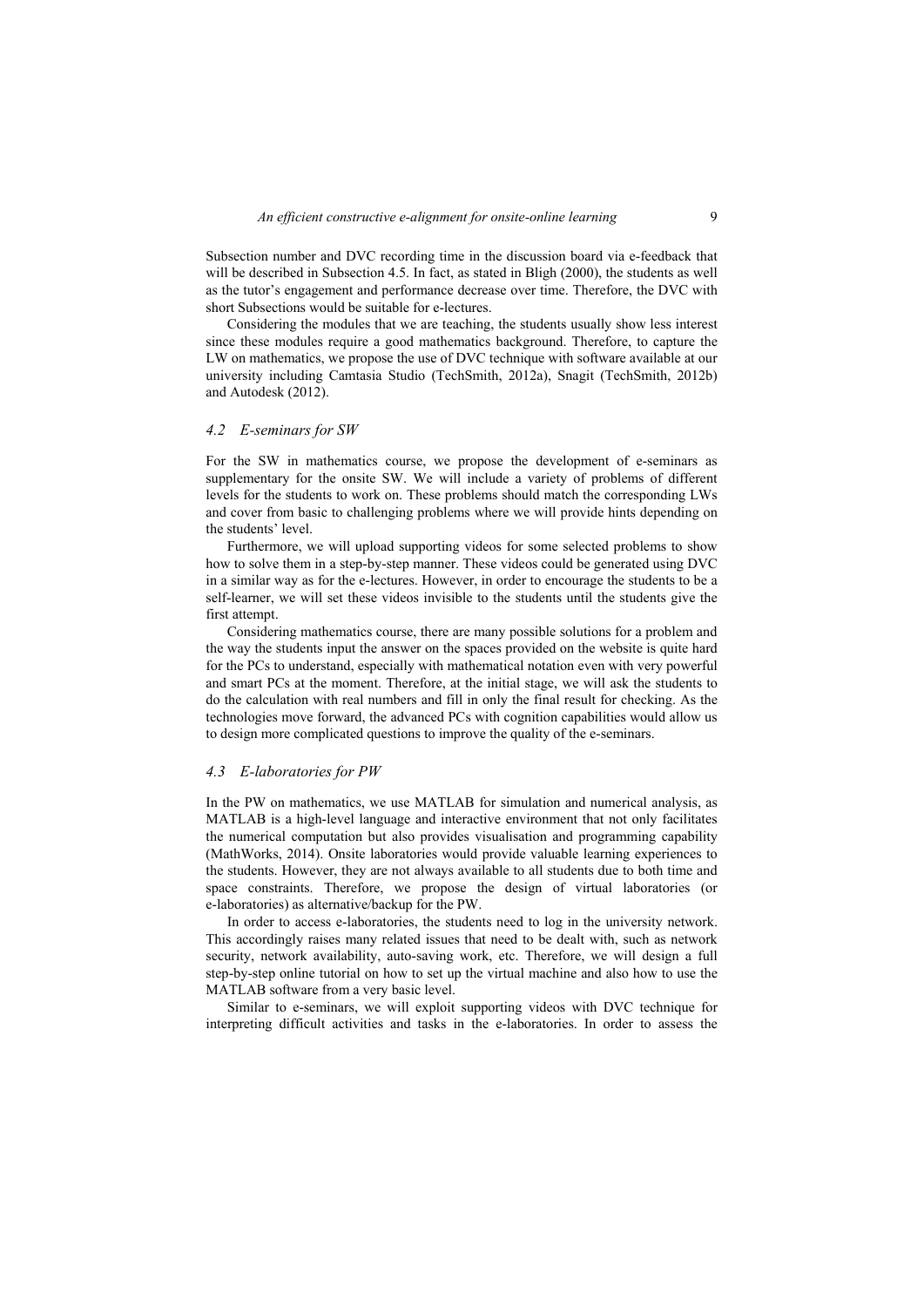students' understanding, we will include questions at the end of the e-laboratories in the simple form of either multiple-choice, true/false or filling-the-blank questions.

#### *4.4 E-assessment*

An effective assessment should provide linkages between outcomes, the design of assessment tasks, criteria, marking procedures and feedback (Brown, 2004). Computer-assisted assessment or e-assessment can be simply regarded as self and/or peer online assessment. E-assessment has been shown to achieve pedagogic benefit where the students are fairly assessed with detailed and timely feedback on their work (Bull, 2000). They should include not only marks/grades but also steps to reach the solutions of mathematical problems. For the sake of illustration, screen capture, animation or diagram should be used. Therefore, the e-assessment can promote independent learning, attitudes, critical thinking and skills for solving mathematical problems.

The e-assessment could achieve the real pedagogic benefits if the assessment questions could be well designed throughout the course. However, the e-assessment has some limitations including high development costs, hardware and software dependencies, network security risks, limited question types and network availability/access issues. As stated in Gipps (2005), for certain subject disciplines, the construction of high-quality objective questions to promote deep learning is a non-trivial task and may be challenging. Institutions that plan to adopt e-assessment should make provision for appropriate training, which results in a high initial development cost with a time-consuming process.

By applying learning technologies, we will develop a system that could automatically assess and give feedback for certain types of problems/exercises. Specifically, as shown in Subsections 4.2 and 4.3, we will integrate the e-assessment at the end of each eseminar and e-laboratory session.

At the initial stage of the development of supplementary mathematics course, there is no requirement of summative assessment at the end of the course. However, we will provide two informal e-assessments for SW and PW at the end of the course with respect to each module. We will allow the students to access a host server to undertake the test. In the test, we will first give a brief introduction on the timing as well as explaining how the e-assessment will work. Then, the host server will randomly select the questions from the question bank for each student. The students will fill in the spaces with only the final answer to assist the automatic marking of the computer.

In Morris (2010), podcasting and mobile assessment are shown to not only enhance the overall student learning experience but also promote better academic performance in either blended learning environment or full e-learning environment. Therefore, in addition to the online e-assessment, we will provide an e-coursework asking the students to record their solutions of an assigned problem in a video format for podcasting via a submission link.

#### *4.5 E-feedback*

Feedback is a crucial element to support learning for all age groups (Biggs, 2003; Gipps and Stobart, 2003). As outlined in Nicol and Macfarlane-Dick (2006), a good feedback practice could be applied to both onsite and online education.

Following the same approach for the mathematics workshop, we will develop an e-feedback over e-learning environment to provide step-by-step approaches toward the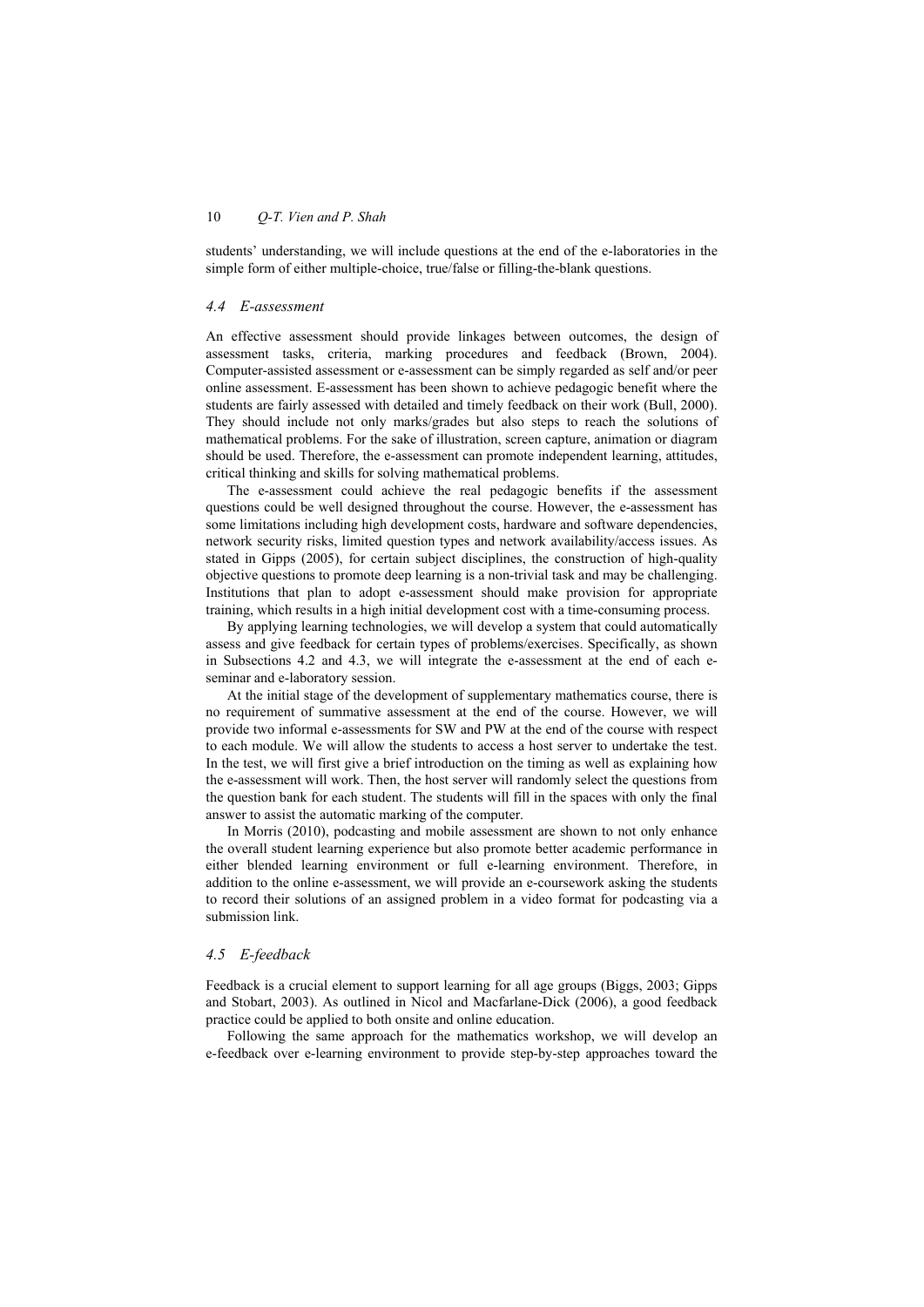solution of a problem rather than simply giving marks or automatic feedback based only on the correctness of the answer. Therefore, we will use DVC technique to provide e-feedback in addition to the automatic feedback.

Moreover, to generate an interactive environment for discussion, we will set up an online discussion board, namely e-board, within each e-lecture, e-seminar and e-laboratory session where the students would be able to post related questions. As stated in Subsection 4.1 regarding the lecture recording, the usage of DVC enables the section division with detailed time length. Therefore, the students would easily raise more specific questions on the e-board. Then, other students and we would be able to view and answer these questions on the e-board. By using this approach, the learning engagement could be further enhanced. Additionally, this would allow us to easily monitor student performance as well as reflect for the next sessions.

#### **5 Feedback, testing and evaluation plan**

As this is the first run of the workshop on mathematics for MSc students in Telecommunications Engineering, the feedbacks of the students are very helpful for us not only to reflect on our teaching but also to design an efficient CeA for this workshop in the next term. The following is the feedback of the students in the board of study on our workshop session:

- "The workshops are really productive and the students learn a lot in every session, reasoned by they feel really grateful."
- "Student voice leader reported that majority of the students are not happy, but this is related to the frequency of the session. They want the workshops more frequency. Happy with the content and everything going according to schedule."
- "Student voice leader reported that the workshop was good, very open, can indicate weaknesses and work on it."

Based on the above feedback, the students were expecting more workshop sessions. However, we could not afford that due to our timetable and the students' timetable and also our teaching load of more than 12 hours per week. Besides the formal feedback from the students, we had a chance to discuss with the students about our plan to build the e-learning for the workshop. Below is the informal feedback from the students:

- "It would be great if there would have videos available to download on the Unihub. If I miss any classes or could not follow you, I could just watch the videos and will only come to see you if there is anything not clear."
- "I can view the videos many times"
- "It is very useful to review the lectures at home"
- "It may help improve my understanding of the complex problems"

Therefore, it is crucial to develop CeA as a virtual environment where the students can easily access the teaching materials with real video captures, assessment as well as feedback for self-study. The details of the CeA design and implementation can be seen in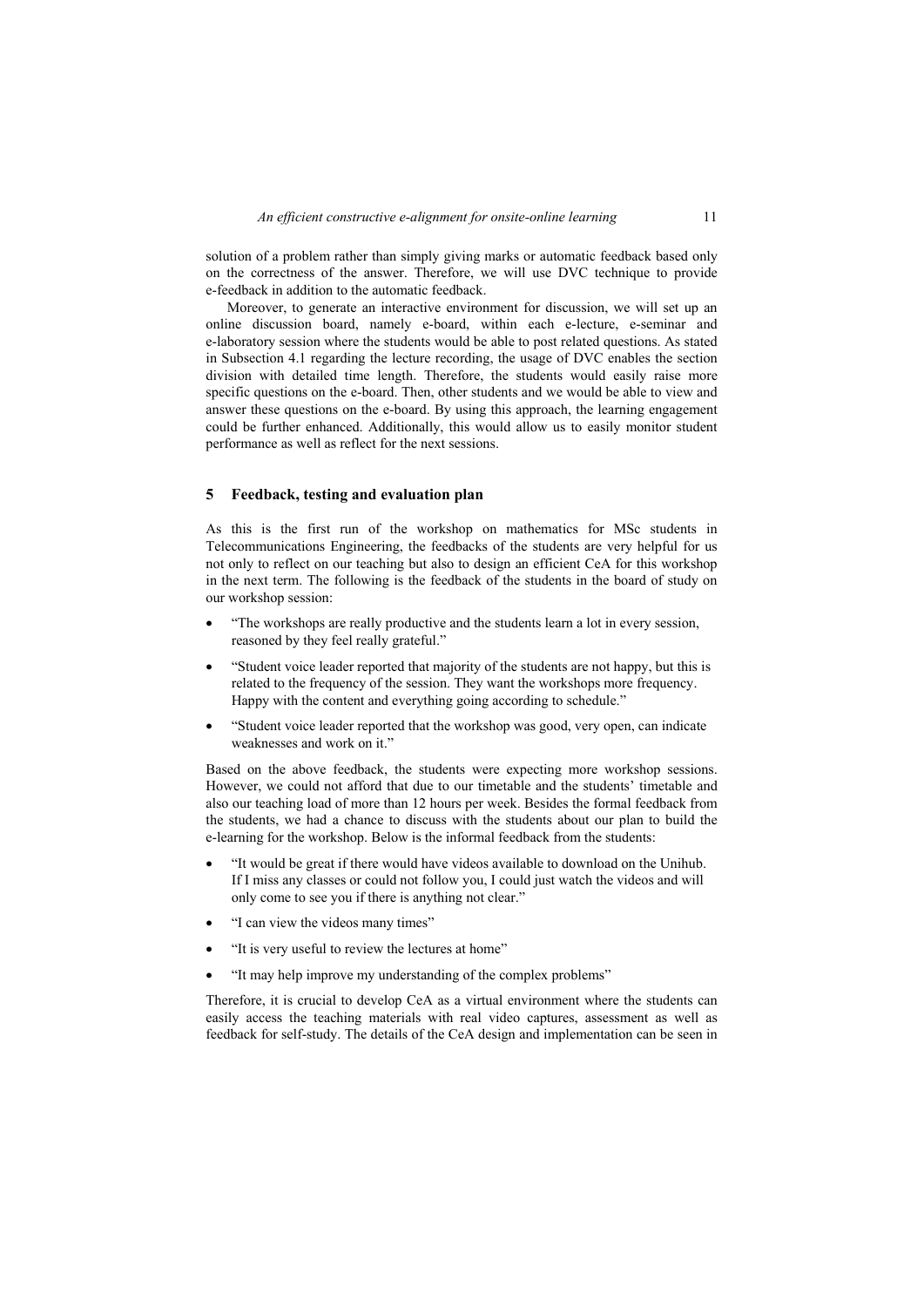Section IV where we show how to construct and apply e-lectures, e-seminars, elaboratories, e-assessment and e-feedback in practice.

Accordingly, in the next step, we are planning to design the first four sessions for a trial run of the CeA in the first four weeks. This design will be carried out during the summer holiday and will start running for the new MSc students in both Telecommunications Engineering and Computer Networks. All the materials and media files will be uploaded to 'My Learning' of the university website for the students to easily access. The actual feedback from the students will be collected by asking the students to fill in an online tabular form and submit it before logging out the online learning. These feedbacks are very important at the initial stage, which would be able to help us improve further the CeA for the following sessionsin the term.

#### **6 CeA meets UKPSF**

The UK Professional Standards Framework (UKPSF, 2015) was developed by the HEA providing a general description of the roles of teaching and supporting learning within the HE environment. There are totally three dimensions in practice and four descriptors defined in the UKPSF. The three dimensions consist of areas of activity, core knowledge and professional values, while the four descriptors outline the key characteristics of the practitioner and cover the full range of teaching and supporting learning roles within the HE.

In this section, we will demonstrate how the proposed CeA meets the UKPSF descriptor 2 (D2) compared with the conventional CA learning approach as follows:

- 1 *Successful engagement across all five Areas of activity*:
	- a *Area of activity A1 (design and plan learning activities and/or programs of study)*: in this paper, we have outlined a plan with detailed design of the components of the CeA (i.e., e-lectures, e-seminars, e-laboratories, e-assessment and e-feedback) for the modules with various online learning activities (c.f. Sections 4 and 5).
	- b *Area of activity A2 (teach and/or support learning)*: the proposed CeA is designed to consolidate the students' background in mathematics and thus it is a promising approach to achieve the curriculum aims of the engineering-related modules.
	- c *Area of activity A3 (assess and give feedback to learners)*: as shown in Subsection 4.5,we have proposed the e-feedback as a component of the CeA along with open discussion on e-board. This interactive environment can also be regarded as a feed-forward approach to improve the students' learning as well as enhancing learner autonomy.
	- d *Area of activity A4 (develop effective learning environments and approaches to student support and guidance)*: the proposedCeA is realised via e-learning environment open toall students of various culture and knowledge level with no discrimination, and thus providing an effectivesupport and guidance for the students' learning.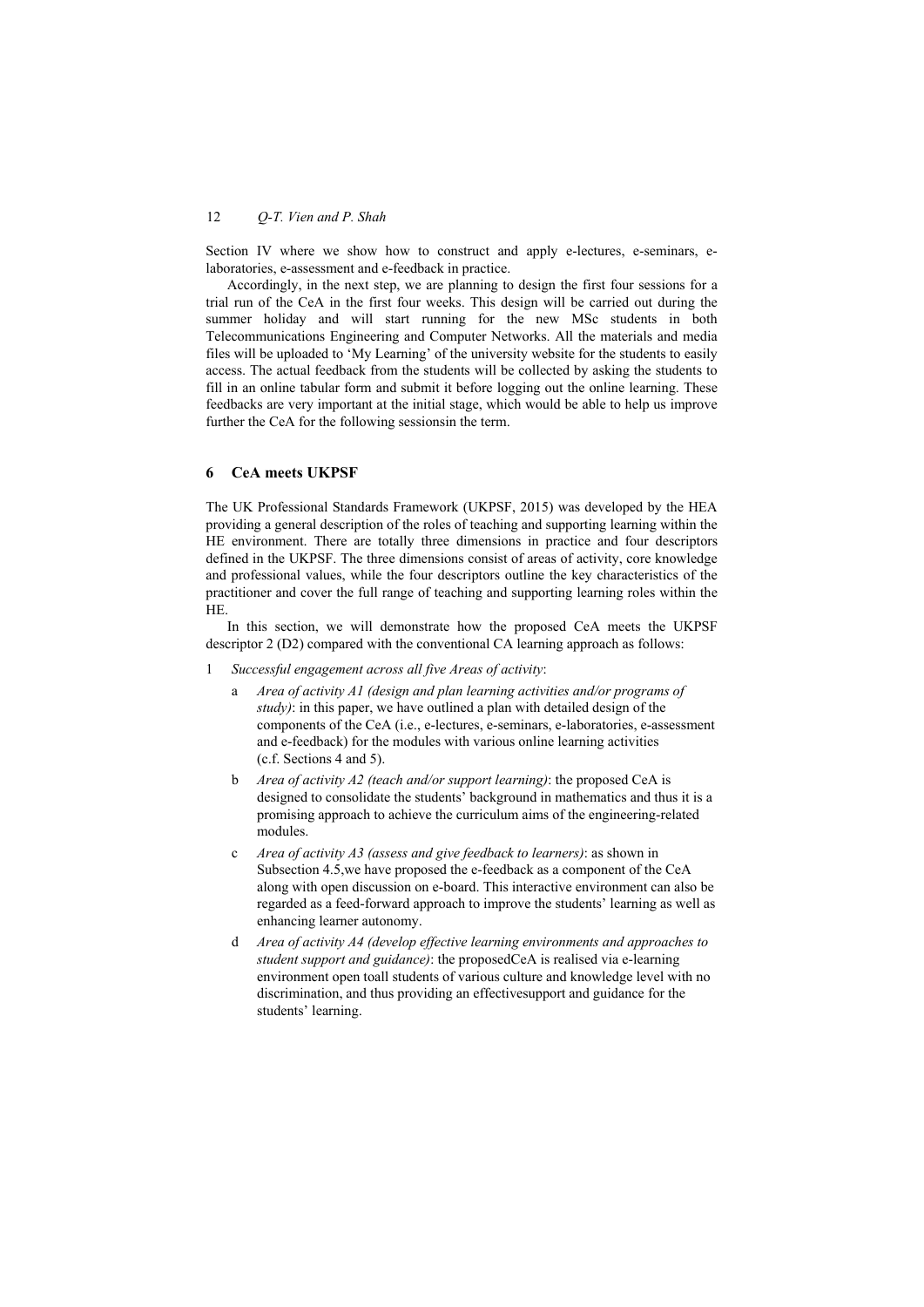*An efficient constructive e-alignment for onsite-online learning* 13

- e *Area of activity A5 (engage in continuing professional developments in subjects/disciplines and their pedagogy, incorporating research, scholarship and the evaluation of professional practices)*: following the PGCertHE module, we have learnt various learning, teaching and assessment strategies, which are very helpful to improve our teaching and allow us to propose the changes, evaluate and reflect on our own practice. Moreover, we have frequently attended various conferences in our research area. The up-to-date technologies learnt from these conferences help us improve the curriculum of the modules that we are teaching.
- 2 *Appropriate knowledge and understanding across all aspects of core knowledge*:
	- *Core knowledge K1 (the subject material)*: as shown in the evidences for areas of activity, we have planned to design various e-learning activities within the CeA to support the students' learning along with the up-to-date learning materials.
	- b *Core knowledge K2 (appropriate methods for teaching and learning in the subject area and at the level of the academic program)*: in Section 4, we have proposed the use of appropriate learning technologies for the CeA, e.g., video captures, online forum for discussion and feedback, etc.
	- c *Core knowledge K3 (how students learn, both generally and within their subject/discipline area?)*: the CeA is designed to support the learning of both the onsite and offsite students, and thus it is expected to meet the students' requirements.
	- Core knowledge K4 (the use and value of appropriate learning technologies): As shown in the evidence for K2, we have applied various online learning methods. They are web-based design and thus are appropriate for all the students following different modules of different levels with no restriction on space and time.
	- e *Core knowledge K5 (methods for evaluating the effectiveness of teaching)*: in Subsection  $4.5$ , we have designed the e-board not only for discussion but also for providing feedback, which allows us to evaluate the effectiveness of the CeA in supporting the students' learning.
	- f *Core knowledge K6 (the implications of quality assurance and quality enhancement for academic and professional practice with a particular focus on teaching)*: although the comments and feedback from the students on e-board are informal, they are able to imply our teaching and the students' learning, and thus enabling reflection for enhancement of our teaching practice.
- 3 A commitment to all the professional values:
	- a *Professional value V1 (respect individual learners and diverse learning communities)*: in this paper, we have designed the CeA aiming at all students with no discrimination in ethnicity, faith, class, age, etc. Individual students are respected in the e-learning environment where they are encouraged to give comments and feedback to improve the teaching and learning practice.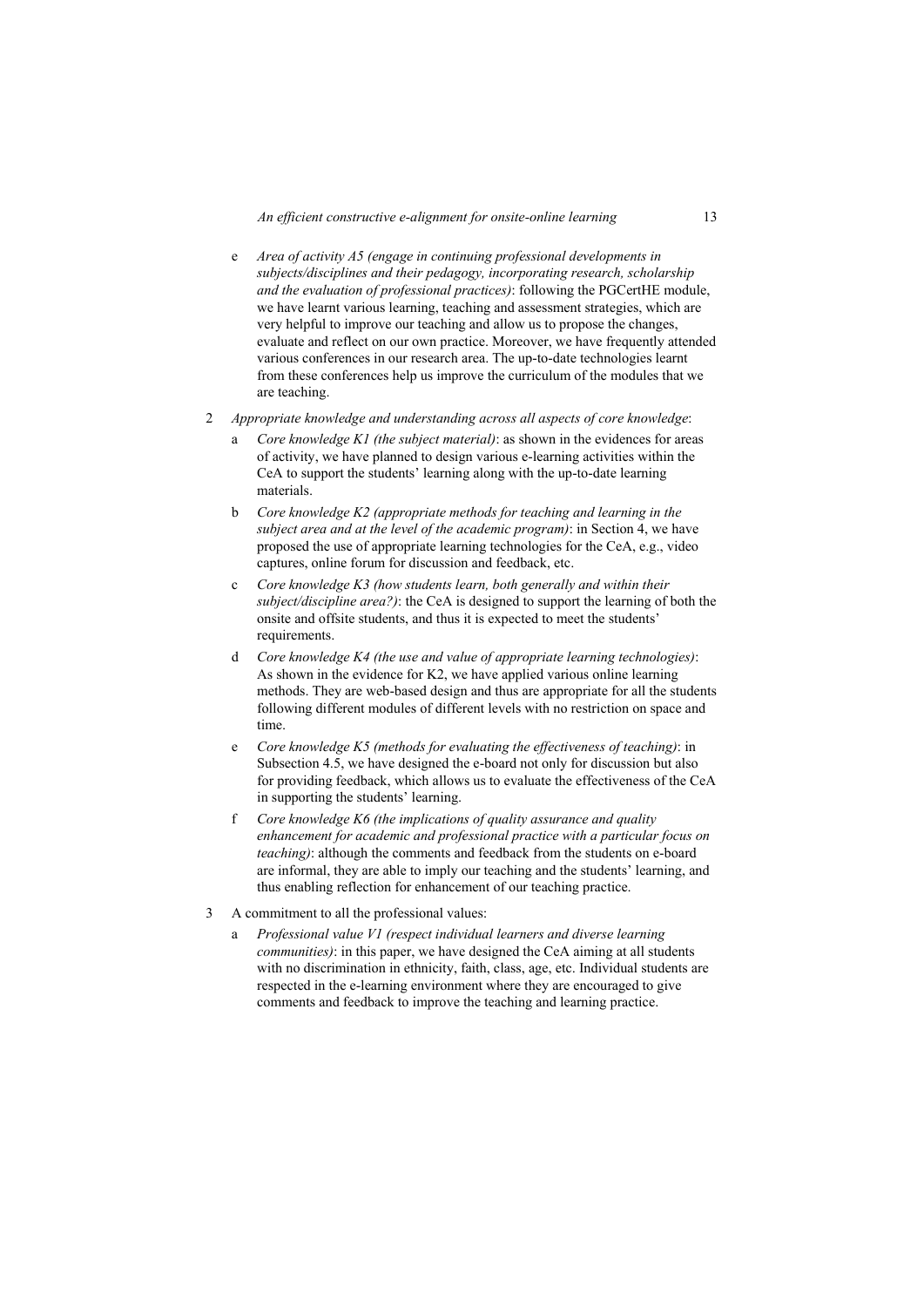- b *Professional value V2 (promote participation in HE and equality of opportunity for learners)*: In the CeA, we have proposed the use of video captures with various online activities, assessments and discussion at the end of each session that all students can freely participate and have opportunity to raise relevant questions.
- c *Professional value V3 (use evidence informed approaches and the outcomes from research, scholarship and continuing professional development)*: in order to enhance practice and the student learning experience, we have additionally integrated our own research experiences in wireless communications and networking into the curriculum design.
- d *Professional value V4 (acknowledges the wider context in which HE operates recognising the implications for professional practice)*: the e-learning is well known and has been effectively applied at schools and also in industry for training purposes. This accordingly acknowledges the applicability of the CeA as professional practice.
- 4 *Successful engagement in appropriate teaching practices related to the Areas of Activity*: by attending the PGCert module, we are able to critically evaluate and review our teaching experiences, which help us feel more confident. Specifically, we have identified the issues when teaching and thus motivated us to propose the CeA via e-learning environment to enhance student learning experiences.
- 5 *Successful incorporation of subject and pedagogic research and/or scholarship within the above activities, as part of an integrated approach to academic practice*: for up-to-date technologies, we have integrated our research experiences in the modules that we are teaching. And vice versa, through the feedback and questions from the students, we have the motivation to continue doing our research.
- 6 *Successful engagement in continuing professional development in relation to teaching, learning, assessment, and, where appropriate, related professional practices*: we have attended the PGCert in HE Teaching and Supporting Learning workshop. All of the sessions are very helpful for us and have enhanced significantly our teaching practice. Additionally, as part of the continuing professional development, we have attended various conferences and have done various voluntary work such as program committee, session chair and reviewer. These professional practices are also helpful to enhance both our teaching and research experiences.

## **7 Conclusions**

In this paper, we have proposed an efficient CeA to promote self-learning of students on mathematics for engineering. From the modules that we are currently teaching, we have identified the common weak aspects that are related to mathematical background and time constraint. This accordingly motivates us to propose the CeA.

In order to develop an e-learning constructivism model, we have shown how to design and implement e-lectures, e-seminars, e-laboratories, e-assessment and e-feedback. They are expected to have significant impacts on both onsite and offsite students. In fact, for large-sized class, onsite students can consolidate their knowledge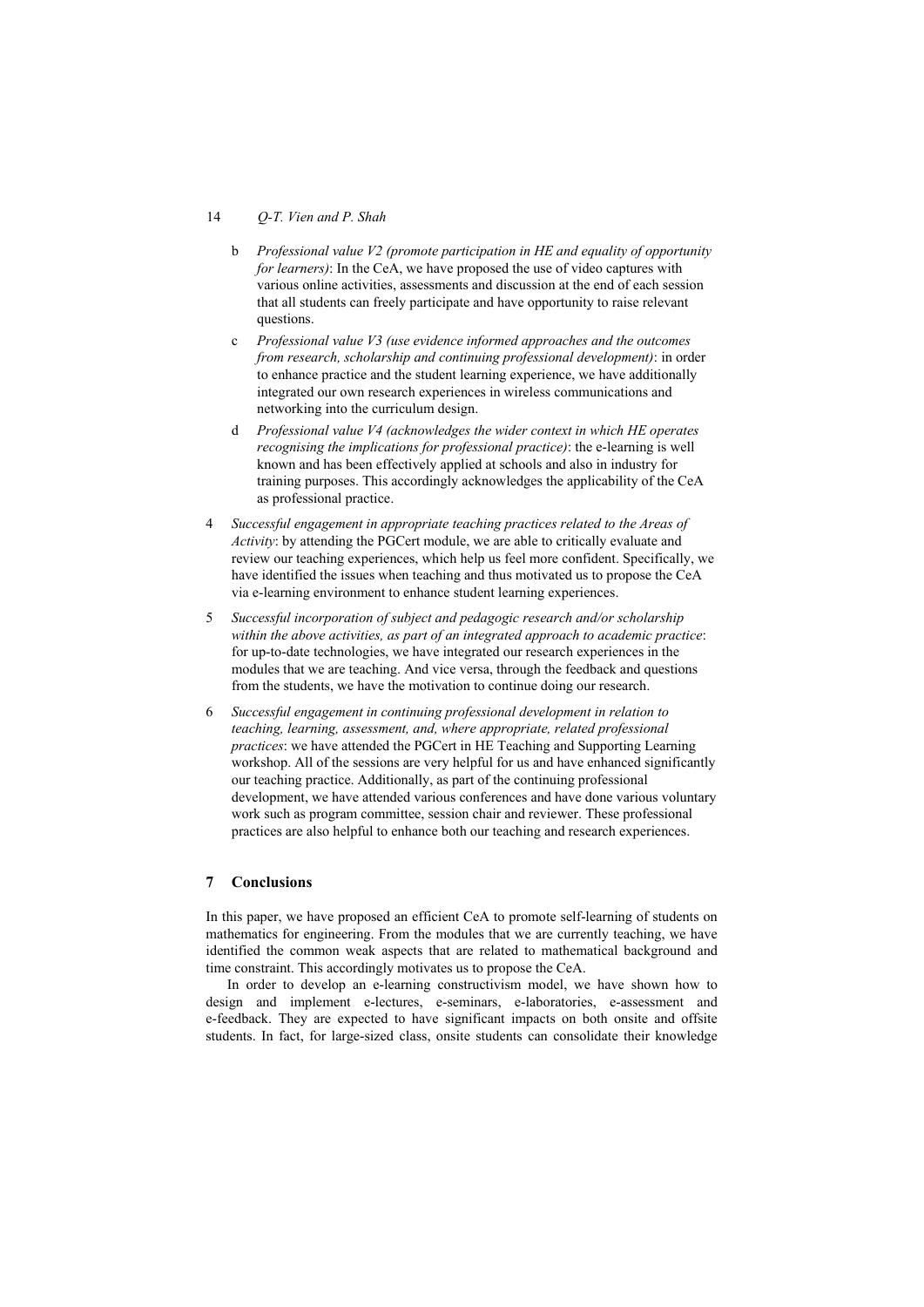and skills through the repetition capability of the proposed CeA. For distance learning, offsite students now have various kinds of supplement learning materials.

Specifically, we have proposed the design of an online mathematics course in the form of lecture-formed, seminar-based and practical workshop, which could be applied to all engineering-related modules. Also, we have discussed the motivation and requirements of CeA followed by the design and deployment of the CeA components for the online mathematics course.

DVC is suggested to be a suitable solution for developing e-lectures for LW, e-seminars for SW and e-laboratories for PW. The design of a high-quality e-assessment with various kinds of assessment problems would be challenging but could be improved by applying the future's enhanced cognition technologies. For e-feedback, we will also exploit DVC technique to provide step-by-step solutions. Additionally, we have proposed the development developing an e-board where the students and tutors' engagement would be considerably enhanced along with reflection on learning practice. Moreover, we have shown the proposed CeA meets the UKPSF descriptor 2.

For practical implementation, we have outlined our plan to have the first trial run of the CeA for MSc students in both Telecommunications Engineering and Computer Networks. This design will be initially set up and start its first trial running in upcoming semester. All the materials and media files will be uploaded to 'My Learning' of the university website along with necessary guidelines. The feedback from the students will be then collected via an online tabular form for further improvement of the CeA in future development. If successful, the proposed CeA would be able to be extended for other subjects that also require the students having background in mathematics.

The design and development of an efficient e-learning environment would be time-consuming and require a high cost at the initial stage. However, taking into account the long-term and student-centred education, this would be worth of investment.

#### **References**

- Anghileri, J. (2006) 'Scaffolding practices that enhance mathematics learning', *Spring Journal of Mathematics Teacher Education*, Vol. 9, No. 1, pp.33–52.
- Atherton, J.S. (2013) *Learning and Teaching: Constructivism in Learning* [online] http://tinyurl.com/5ewh95 (accessed 1 May 2016).
- Autodesk (2012) *Autodesk Sketchbook Pro*, Licenced Software [online] http://tinyurl.com/k53toj2 (accessed 1 May 2016).
- Bates, A.W. (2005) *Technology, E-learning and Distance Education*, 2nd ed., Routledge, Taylor & Francis Group Ltd., Oxford, UK.
- Beetham, H. and Sharpe, R. (2007) *Rethinking Pedagogy for a Digital age: Designing and Delivering E-Learning*, Routledge, Abingdon, Oxon.
- Bhuvanasundaram, N., Nguyen, H.X., Trestian, R. and Vien, Q-T. (2017) 'Non-orthogonal multiple access schemes for next-generation 5G networks: a survey', in *5G Radio Access Networks: Centralized RAN, Cloud-RAN and Virtualization of Small Cells*, pp.51–66, CRC Press, USA, ISBN: 9781498747103.
- Biggs, J. (1996) 'Enhancing teaching through constructive alignment', *Higher Education*, Vol. 32, No. 3, pp.347–364.
- Biggs, J. (2003) *Teaching for Quality Learning at University*, 2nd ed., Open University Press, Maidenhead, Berkshire.
- Bligh, D. (2000) *What's the Use of Lectures?*, 2nd ed., Intellect, Exeter.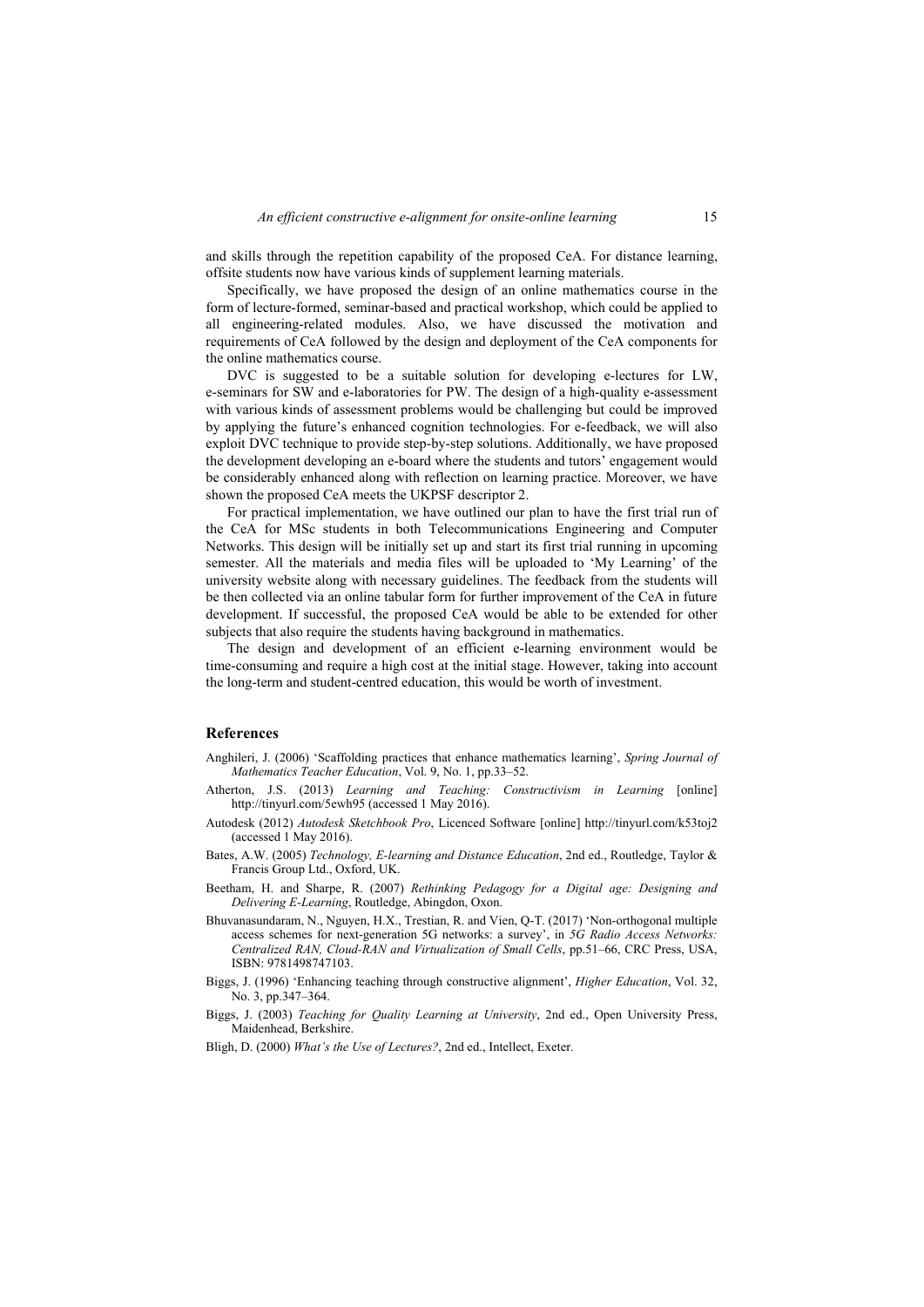- Brown, A.R. and Voltzi, B.D. (2005) 'Elements of effective e-learning design', *International Review of Research in Open and Distance Learning*, Vol. 6, No. 1, pp.1–10 [online] http://www.irrodl.org/index.php/irrodl/article/view/217/1618.
- Brown, S. (2004) 'Assessment for learning', *Learning and Teaching in Higher Education*, Vol. 1, pp.81–89.
- Bull, J. (2000) 'The implementation and evaluation of computer-assisted assessment', in *Annual Report of the Computer-Assisted Assessment Centre*, CAA Centre, University of Luton, UK.
- Chickering, A.W. and Gamson, Z.F. (1987) 'Seven principles for good practice in undergraduate education', *American Association of Higher Education Bulletin*, Vol. 39, No. 7, pp.3–7.
- Dębska, B., Guzowska-Świder, B. and Hęclik, K. (2016) 'The benefits of using blended-learning methods in spectroscopy', *Int. J. of Continuing Engineering Education and Life-Long Learning*, Vol. 26, No. 2, pp.153–167.
- Deloitte (2013) *Perspectives on Britain's Fastest-Growing Technology Companies Innovation for Growth* [online] http://tinyurl.com/k56dhxh (accessed 1 April 2016).
- Fry, H., Ketteridge, S. and Marshall, S. (2009) *A Handbook for Teaching and Learning in Higher Education: Enhancing Academic Practice*, 3rd ed., Routledge, Taylor & Francis Group Ltd., Oxford, UK.
- Gipps, C.V. (2005) 'What is the role of ICT-based assessment in universities?', *Studies in Higher Education*, Vol. 30, No. 2, pp.171–180.
- Gipps, C.V. and Stobart, G. (2003) 'Alternative assessment', in Kellaghan, T. and Stufflebeam, D. (Eds.): *International Handbook of Educational Evaluation*, Vol. 9, pp.549–575, Kluwer Academic Publisher, Lancaster, UK.
- Hardjito, D. (2010) 'The use of scaffolding approach to enhance student's engagement in learning structural analysis', *International Education Studies*, Vol. 3, No. 1, pp.130–135.
- Jia, J. (2017) 'Investigating a blended learning model in an online environment', *Int. J. of Continuing Engineering Education and Life-Long Learning*, Vol. 27, Nos. 1/2, pp.72–86.
- JISC (2010) *Recording lectures: Legal considerations* [online] http://tinyurl.com/cvj87qz (accessed 1 April 2016).
- Koohang, A., Riley, L., Smith, T. and Schreurs, J. (2009) 'E-learning and constructivism: from theory to application', *Interdisciplinary Journal of E-learning and Learning Objects*, Vol. 5, pp.91–109.
- Martyn, M. (2009) 'Engaging lecture capture: lights, camera... interaction!', *Educase Quarterly* [online] http://tinyurl.com/mslj7ra (accessed 1 April 2016).
- Mason, R. and Rennie, F. (2006) *Elearning: The Key Concepts*, 1st ed., Routledge, Taylor & Francis Group Ltd., Oxford, UK.
- MathWorks (2014) *MATLAB Primer R2014b* [online] http://tinyurl.com/mhcsfbt (accessed 1 April 2016)
- Moeng, B. (2004) *IBM Tackles Learning in the Workspace* [online] http://tinyurl.com/cdvxdh3 (accessed 1 April 2016).
- Morris, N.P. (2010) 'Podcasts and mobile assessment enhance student learning experience and academic performance', *Studies in Higher Education*, Vol. 16, No. 1, pp.1–7.
- Nicol, D. and Macfarlane-Dick, D. (2006) 'Formative assessment and self-regulated learning: a model and seven principles of good feedback practice', *Studies in Higher Education*, Vol. 31, No. 2, pp.199–218.
- TechSmith (2012a) *Camtasia Studio: Screen Recording and Video Editing Software*, Licenced Software [online] http://www.techsmith.com/camtasia.html (accessed 5 May 2016).
- TechSmith (2012b) *Snagit: The Ultimate Screen Capture Tool*, Licenced Software [online] http://www.techsmith.com/snagit.html (accessed 5 May 2016).
- Tran, H.Q., Phan, C.V. and Vien, Q-T. (2018) 'An overview of 5G technologies', in *Emerging Wireless Communication and Network Technologies: Principle, Paradigm and Performance*, pp.59–80, Springer, Singapore, ISBN: 9789811303951.